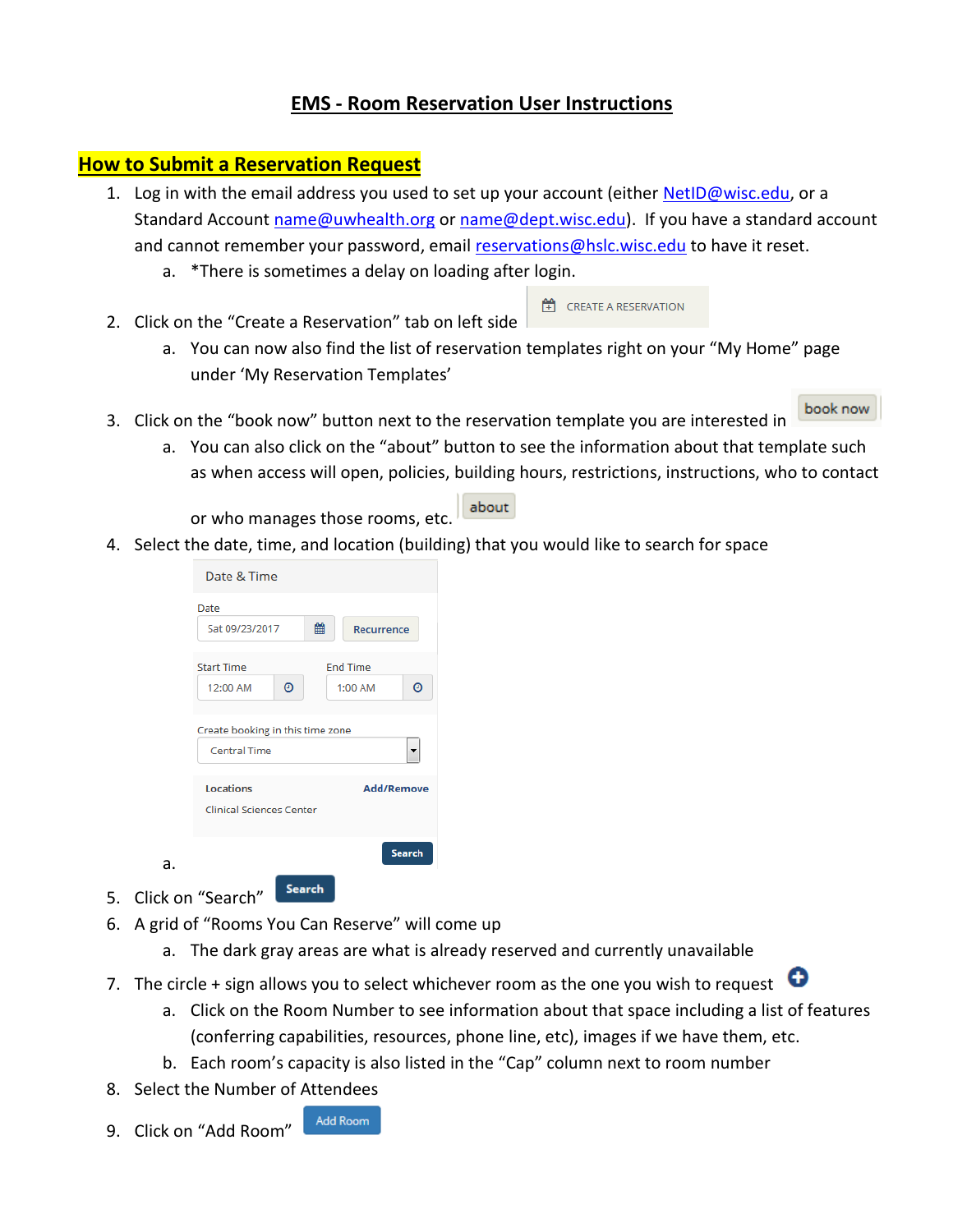- a. You can edit your "Attendance & Setup Type" by clicking Attendance & Setup Type
- 10. Click on "Reservation Details" 2 Reservation Details which is the second step in submitting a

request, or click on "Next Step"

- 11. Fill in the Event Name, Event Type, Select the appropriate Group/Department, and Select YOUR NAME from the  $1<sup>st</sup>$  Contact list (this should then auto fill phone & email)
	- a. If the room also have the option, you will also select if your event is an Audio/Video/Web Conference
- 12. When finished, click on "Create Reservation"
- 13. All requests are manually processed, and it may take some time to receive a confirmation email. You should receive either a confirmation email or other message within 1 business day.
- 14. After you submit your request a couple options will come up. If you would like to add to your calendar click that, and if you want to double check what you submitted or need to change something click "Edit this reservation."

### **How to Submit a Recurring Meeting Reservation Request**

- **TH** CREATE A RESERVATION 1. Log in & start setting up a request Date & Time 雦 Sat 09/23/2017 Recurrence **End Time** 3:30 PM 0 4:30 PM 0 **Central Time** Locations **Add/Remove Clinical Sciences Center** Search
- 3. Choose (daily, weekly, monthly, or RANDOM), choose day of week, choose end date, and time
	- a. Use the "Random" option for those series/recurring events that do not fit the standard recurrence. Select whatever dates you need:

### **Next Step**

**Create Reservation** 

2. Select the "Recurrence" button Date **Start Time** Create booking in this time zone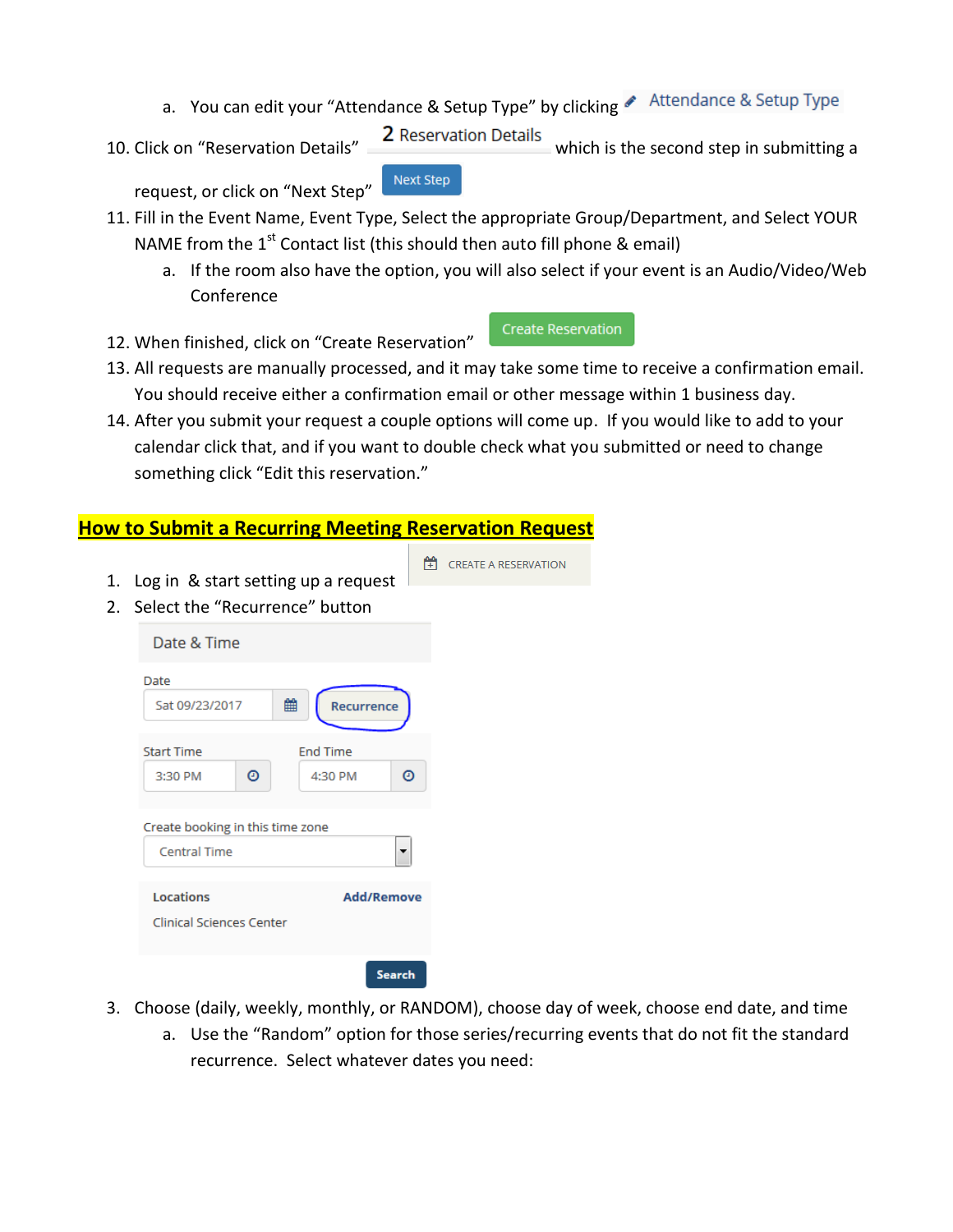| Repeats                          |                         | Random             | $\left  \cdot \right $ |                | <b>Remove Recurrence</b> |                |
|----------------------------------|-------------------------|--------------------|------------------------|----------------|--------------------------|----------------|
| k                                |                         |                    | August 2018            |                |                          | ۶              |
| Su                               | Mo                      | Tu                 | We                     | <b>Th</b>      | Fr                       | Sa             |
| 29                               | 30                      | 31                 | $\overline{1}$         | $\overline{2}$ | 3                        | $\overline{4}$ |
| 5                                | 6                       | $\overline{7}$     | 8                      | 9              | 10 <sup>10</sup>         | 11             |
| 12                               | 13                      | 14                 | 15                     | 16             | 17                       | 18             |
| 19                               | 20                      | 21                 | 22                     | 23             | 24                       | 25             |
| 26                               | 27                      | 28                 | 29                     | 30             | 31                       | 1              |
| $\overline{2}$                   | $\overline{\mathbf{3}}$ | $\overline{4}$     | 5                      | 6              | $\overline{7}$           | 8              |
| <b>Start Time</b>                |                         | <b>End Time</b>    |                        |                |                          |                |
| 1:30 PM                          |                         | $\circ$<br>2:30 PM |                        | $\odot$        |                          |                |
| Create booking in this time zone |                         |                    |                        |                |                          |                |
| <b>Central Time</b>              |                         |                    | $\blacktriangledown$   |                |                          |                |

- 4. Click "Apply Recurrence"
- 5. The Recurrence will set, but you must select "Search" to move onto the next step

| Date & Time                                                                                                                                  |                   |
|----------------------------------------------------------------------------------------------------------------------------------------------|-------------------|
| Occurs every week on Saturday, effective Sat Sep<br>23, 2017 until Sat Oct 28, 2017 from 3:30 PM to<br>4:30 PM Central Time. (6 occurrences) |                   |
| Recurrence                                                                                                                                   |                   |
| Locations<br>Clinical Sciences Center                                                                                                        | <b>Add/Remove</b> |
|                                                                                                                                              |                   |

6. A list of rooms that are available for all or some of the dates you requested come up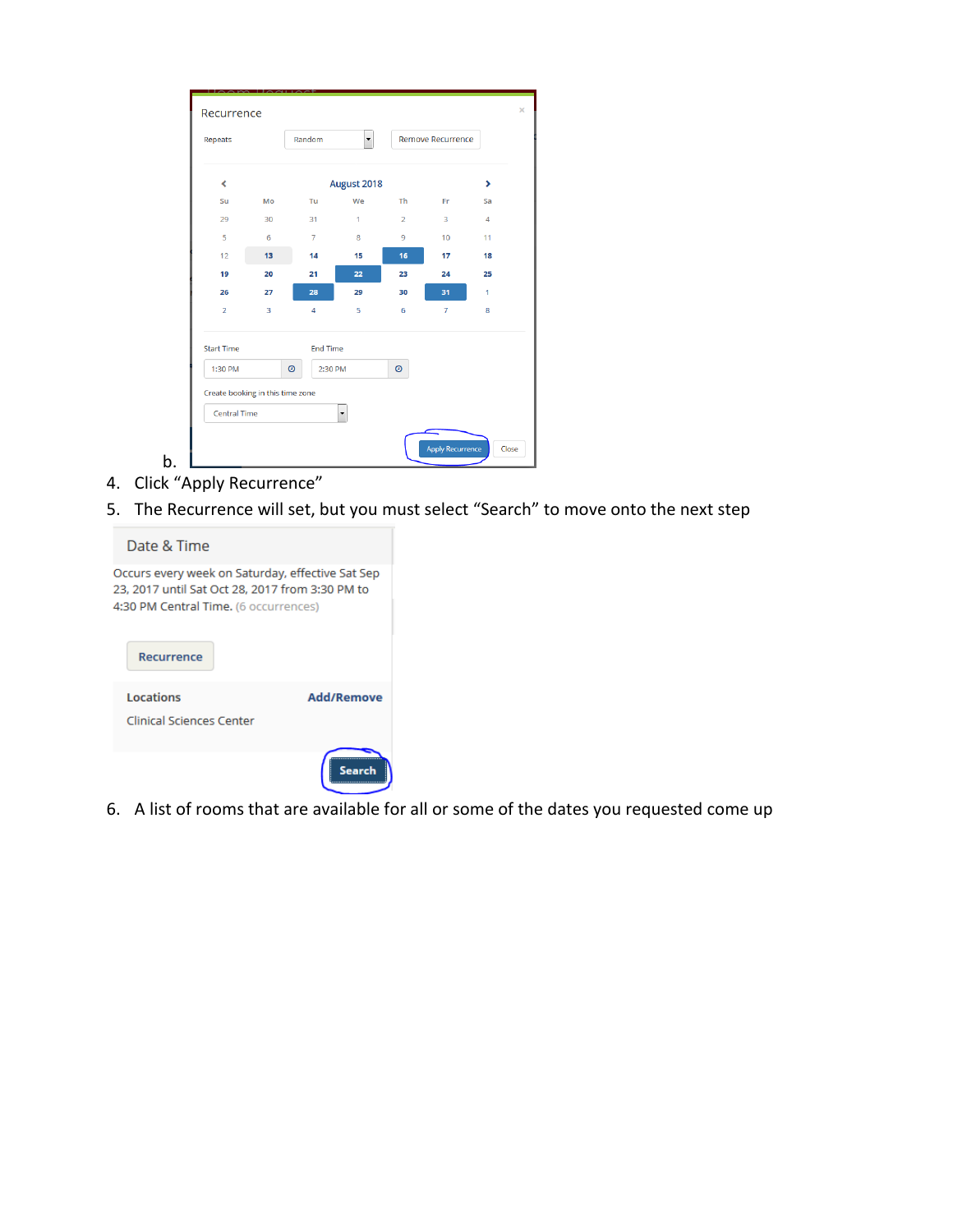| <b>School of Medicine</b><br>and Public Health                                                      |                   |             | <b>Room Request</b>          |                                       |                                    |                    |             | ଵ           |              | STROUF, CALLIE            |
|-----------------------------------------------------------------------------------------------------|-------------------|-------------|------------------------------|---------------------------------------|------------------------------------|--------------------|-------------|-------------|--------------|---------------------------|
| <b>x</b> CSC Reservations $\boldsymbol{\theta}$                                                     |                   |             | 1 Rooms                      |                                       | 2 Reservation Details              |                    |             | My Cart (0) |              | <b>Create Reservation</b> |
| New Booking for Sat Sep 23, 2017                                                                    |                   |             |                              |                                       |                                    |                    |             |             |              | <b>Next Step</b>          |
| Date & Time                                                                                         |                   |             | <b>Selected Rooms</b>        |                                       |                                    |                    |             |             |              |                           |
| Occurs every week on Saturday, effective Sat Sep<br>23, 2017 until Sat Oct 28, 2017 from 3:30 PM to |                   |             |                              | Your selected Rooms will appear here. |                                    |                    |             |             |              |                           |
| 4:30 PM Central Time. (6 occurrences)                                                               |                   |             | <b>Room Search Results</b>   |                                       |                                    |                    |             |             |              |                           |
| Recurrence                                                                                          |                   | <b>LIST</b> |                              |                                       |                                    |                    |             |             |              |                           |
| <b>Locations</b>                                                                                    | <b>Add/Remove</b> | Favorit     |                              |                                       |                                    |                    | Find A Room |             |              | Search                    |
| <b>Clinical Sciences Center</b>                                                                     |                   |             | <b>Room</b>                  | Available $\sim$                      | <b>Location</b>                    | Floor              | ΤZ          | Cap         | <b>Price</b> | Match                     |
|                                                                                                     | Search            |             | <b>Rooms You Can Reserve</b> |                                       |                                    |                    |             |             |              |                           |
| Let Me Search For A Room                                                                            |                   | Θ           | Room<br>D5/607               | 6/6                                   | <b>Clinical Sciences</b><br>Center | <b>Sixth Floor</b> | CT          | 10          |              |                           |
| <b>Floors</b><br>(all)                                                                              | <b>Add/Remove</b> | O           | Room<br>E5/422               | 6/6                                   | <b>Clinical Sciences</b><br>Center | Fourth<br>Floor    | <b>CT</b>   | 10          |              |                           |
| <b>Setup Types</b><br>(no preference)                                                               | <b>Add/Remove</b> | Θ           | Room<br>E5/492               | 6/6                                   | <b>Clinical Sciences</b><br>Center | Fourth<br>Floor    | CT          | 40          |              |                           |
| <b>Room Types</b>                                                                                   | <b>Add/Remove</b> | Θ           | Room<br>E5/642               | 6/6                                   | <b>Clinical Sciences</b><br>Center | <b>Sixth Floor</b> | CT.         | 8           |              |                           |
| (all)<br><b>Features</b>                                                                            | <b>Add/Remove</b> | Ο           | Room<br>E5/668               | 6/6                                   | <b>Clinical Sciences</b><br>Center | <b>Sixth Floor</b> | CT.         | 8           |              |                           |
| (none)                                                                                              |                   | Θ           | Room<br>E5/682               | 6/6                                   | <b>Clinical Sciences</b><br>Center | <b>Sixth Floor</b> | CT          | $\sqrt{24}$ |              |                           |
| <b>Number of People</b><br>÷<br>$\mathbf{1}$                                                        |                   | O           | Room<br>F4/417               | 6/6                                   | <b>Clinical Sciences</b><br>Center | Fourth<br>Floor    | CT          | 16          |              |                           |

- b. The 6/6 is saying that this room is available 6 of the 6 dates you're searching for
- c. There is also a column listing the capacity of each room be sure you do not select a room that is too small for your needs.
- d. Click on the Room # to see expanded information about the space (items in the room, tech available, phone line, etc), and images if we have them.
- e. Scroll through and click on the  $+$  to add a particular room  $\bullet$ 
	- i. You can also mix and match if you can't find a room for all of the date you need
- f. If you accidentally add something you didn't mean to, you can subtract it with  $\bullet$



- 7. \*\*If you cannot find a consistent room for all of the dates you're searching you can select your best option from the list that comes up.
	- a. Once you select an option that covers some of the dates you're searching the list will refresh with your options for the remaining dates you need. (see screenshot)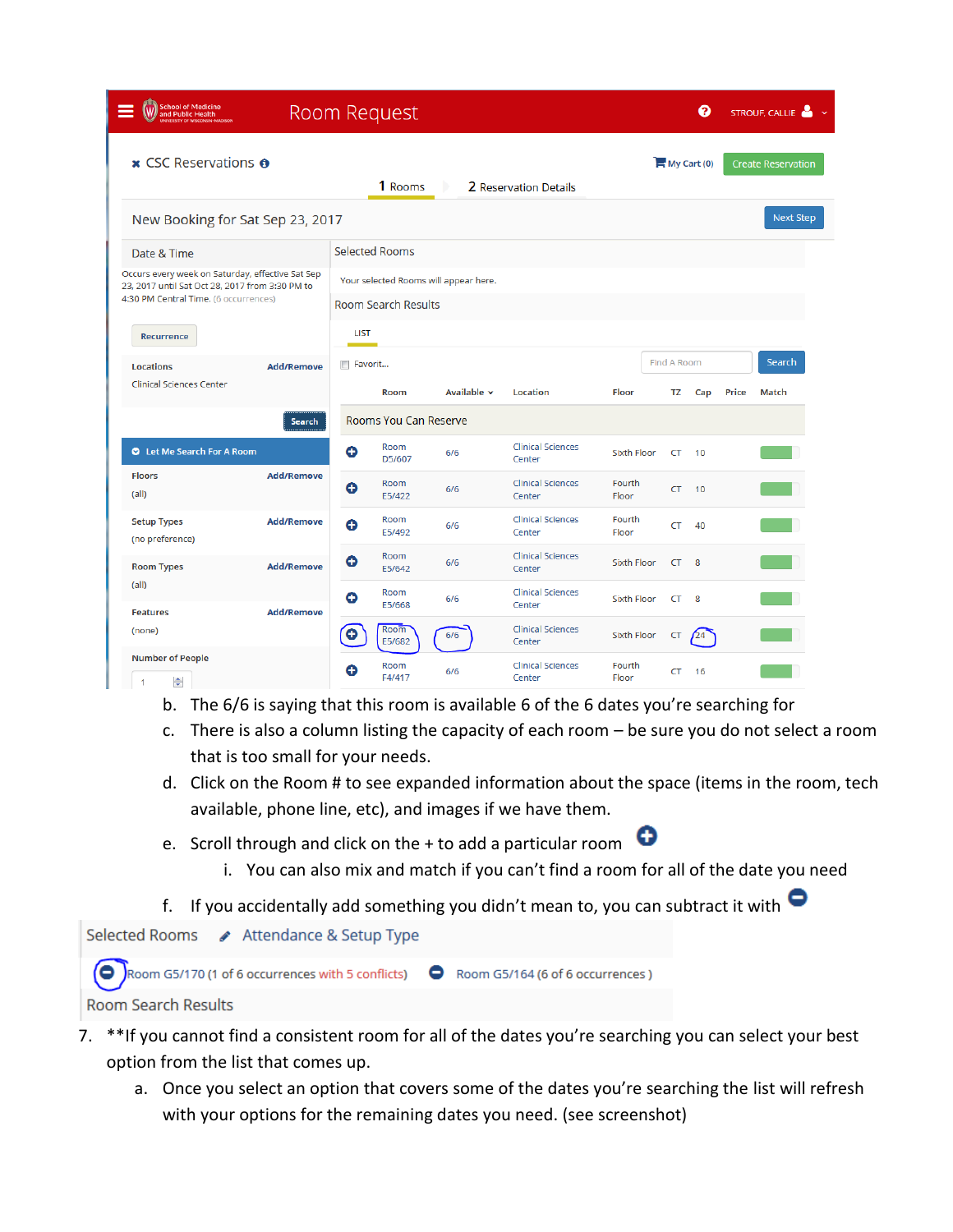| Selected Rooms ▶ Attendance & Setup Type                |     |                           |                                                                                                                                                      |  |                 |             |     |       |        |
|---------------------------------------------------------|-----|---------------------------|------------------------------------------------------------------------------------------------------------------------------------------------------|--|-----------------|-------------|-----|-------|--------|
| Room G5/122 (5 of 6 occurrences with 1 conflicts)       |     |                           |                                                                                                                                                      |  |                 |             |     |       |        |
| Room Search Results                                     |     |                           |                                                                                                                                                      |  |                 |             |     |       |        |
| <b>LIST</b>                                             |     |                           |                                                                                                                                                      |  |                 |             |     |       |        |
| Favorit                                                 |     |                           |                                                                                                                                                      |  |                 | Find A Room |     |       | Search |
| Room                                                    |     | Available $\sim$ Location |                                                                                                                                                      |  | Floor           | TZ          | Cap | Price | Match  |
| 6occurrence(s): 3 5 In Room G5/122 1 Remaining   Skip 1 |     |                           |                                                                                                                                                      |  |                 |             |     |       |        |
| Rooms You Can Reserve                                   |     |                           |                                                                                                                                                      |  |                 |             |     |       |        |
| Room<br>O<br>D5/607                                     | 1/1 |                           | <b>Clinical Sciences</b><br>Center                                                                                                                   |  | Sixth Floor     | CT.         | 10  |       |        |
| Room<br>Θ<br>E5/422                                     | 1/1 |                           | <b>Clinical Sciences</b><br>Center                                                                                                                   |  | Fourth<br>Floor | CT.         | 10  |       |        |
| Room<br>O<br>E5/492                                     | 1/1 |                           | <b>Clinical Sciences</b><br>Center                                                                                                                   |  | Fourth<br>Floor | CT.         | 40  |       |        |
| Room<br>Θ<br>E5/642                                     | 1/1 |                           | <b>Clinical Sciences</b><br>Center                                                                                                                   |  | Sixth Floor     | CT          | - 8 |       |        |
| Room<br>O<br>E5/668                                     | 1/1 |                           | <b>Clinical Sciences</b><br>Center                                                                                                                   |  | Sixth Floor     | CT.         | - 8 |       |        |
| Room<br>Ω<br>E5/682                                     | 1/1 |                           | <b>Clinical Sciences</b><br>Center<br>la de Calactella de la cettra de la Calactella de la concellata de la la Unión de la Unión de la Unión de la U |  | Sixth Floor     | CT.         | 24  |       |        |

b. Select the best option for your remaining date(s)

**Next Step** 8. Click "Next Step"

- 9. Fill in the Event Name, Event Type, Select the appropriate Group/Department, and Select YOUR NAME from the  $1<sup>st</sup>$  Contact list (this should then auto fill phone & email)
- 10. If the room also have the option, you will also select if your event is an Audio/Video/Web Conference
- 11. When finished, click on "Create Reservation"

**Create Reservation** 

12. All requests are manually processed, and it may take some time to receive a confirmation email. You should receive either a confirmation email or other message within 1 business day.

## **How to View Requests that you have Submitted**

1. There are a couple different ways to view requests you have submitted.

**HI** MY EVENTS

- 2. Click on "MY EVENTS" found on the left side column
- 3. A list of all active reservations that have been made within your account will be listed.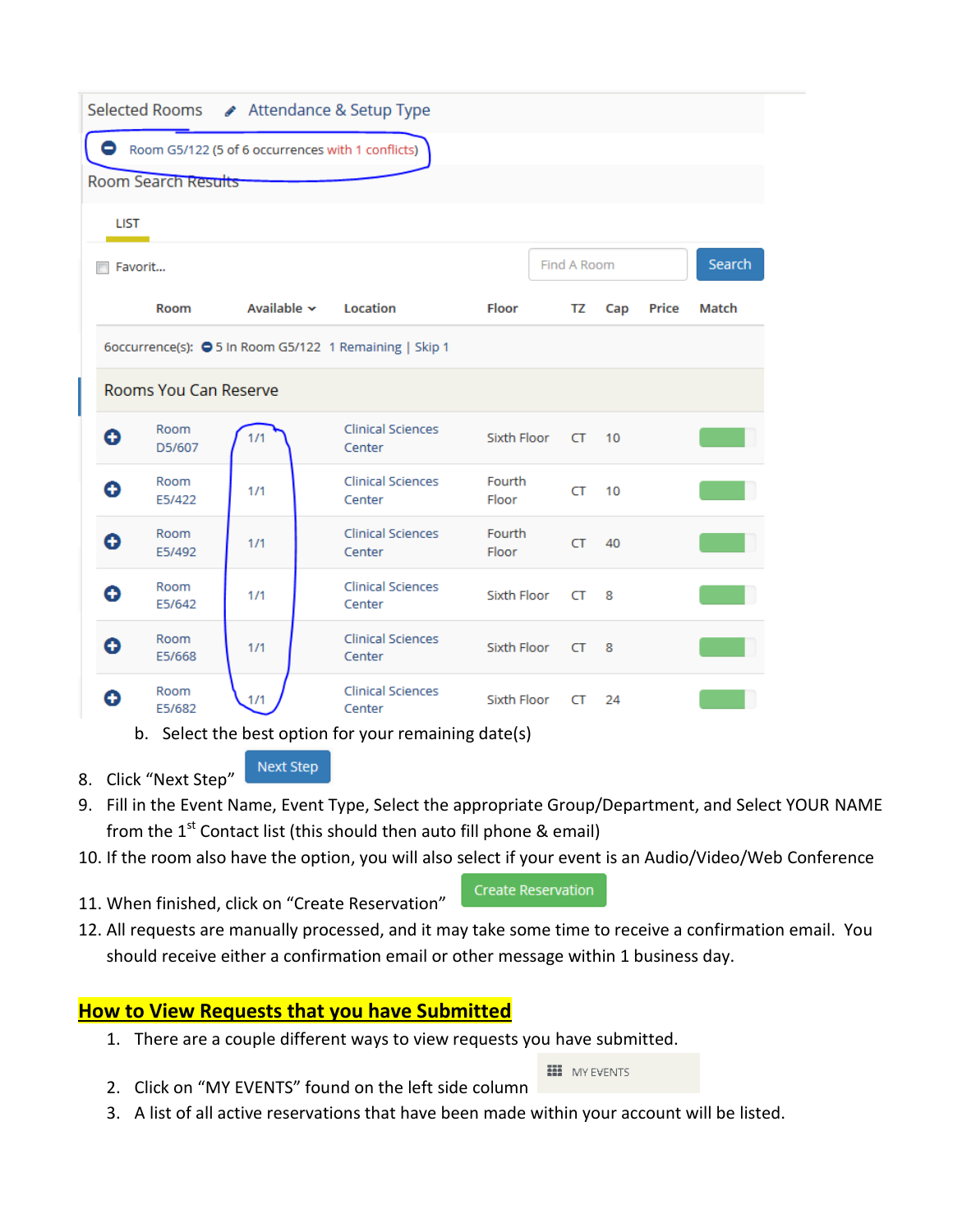| <b>CURRENT</b> | PAST |
|----------------|------|
|----------------|------|

- a. You can also click on "PAST" to see those that have passed
- b. To view any cancellations you can click

- 4. Click on the "BOOKINGS" tab at the top
	- a. You can click on the date to select a particular event date you're looking for
	- b. You can also type in the name, or part of the name, and click "Search Bookings"

| <b>School of Medicine</b><br><b>Public Health</b><br><b>INTERNATIONAL ARASSMENTS</b> | My Events                              |                                            | ๏<br>STROUF, CALLIE <b>A</b> $\times$ |
|--------------------------------------------------------------------------------------|----------------------------------------|--------------------------------------------|---------------------------------------|
| 眷<br>HOME                                                                            | <b>BOOKINGS</b><br><b>RESERVATIONS</b> |                                            | ℯ                                     |
| 帶<br>CREATE A RESERVATION                                                            | Fri Sep 29, 2017 v                     | Month<br>Week<br>Day                       | Include cancelled bookings            |
| <b>NO</b> MY EVENTS                                                                  | Central Time [CT]                      |                                            |                                       |
| <b>BROWSE</b>                                                                        |                                        | <b>Search Bookings</b>                     | Previous<br>Today<br><b>Next</b>      |
| <b>N</b> EVENTS                                                                      | Time $\sim$<br>Name                    | Location<br>Status                         |                                       |
| <b>Q</b> LOCATIONS                                                                   |                                        | There are no bookings for Fri Sep 29, 2017 |                                       |

- 5. Another option is on the bottom of the Home page you can see 'My Bookings'
	- a. Select day, month, or specific date to view

| SEPTEMBER 2017            | SEARCH    |              |             |                            |          | Central Time [CT] |
|---------------------------|-----------|--------------|-------------|----------------------------|----------|-------------------|
|                           |           | Month<br>Day | Date $\vee$ |                            | Previous | Today<br>Next     |
| <b>SUN</b>                | MON       | TUE          | WED         | THU                        | FRI      | SAT               |
| 27                        | 28        | 29           | 30          | $\ensuremath{\mathsf{31}}$ | 1        | $\mathbf 2$       |
| 3                         | 4         | 5            | 6           | 7                          | 8        | 9                 |
| $10\,$                    | 11        | 12           | 13          | 14                         | 15       | 16                |
| $17\,$                    | 18        | 19           | 20          | 21                         | 22       | 23                |
| 24                        | 25        | 26           | 27          | 28                         | 29       | 30                |
| $\ensuremath{\mathsf{I}}$ | $\bar{z}$ | 3            | 4           | 5                          | 6        | 7                 |

My Bookings

- 6. If the date has this symbol you have reserved at least 1 event on that date
	- a. Click on symbol to view the reservations for that date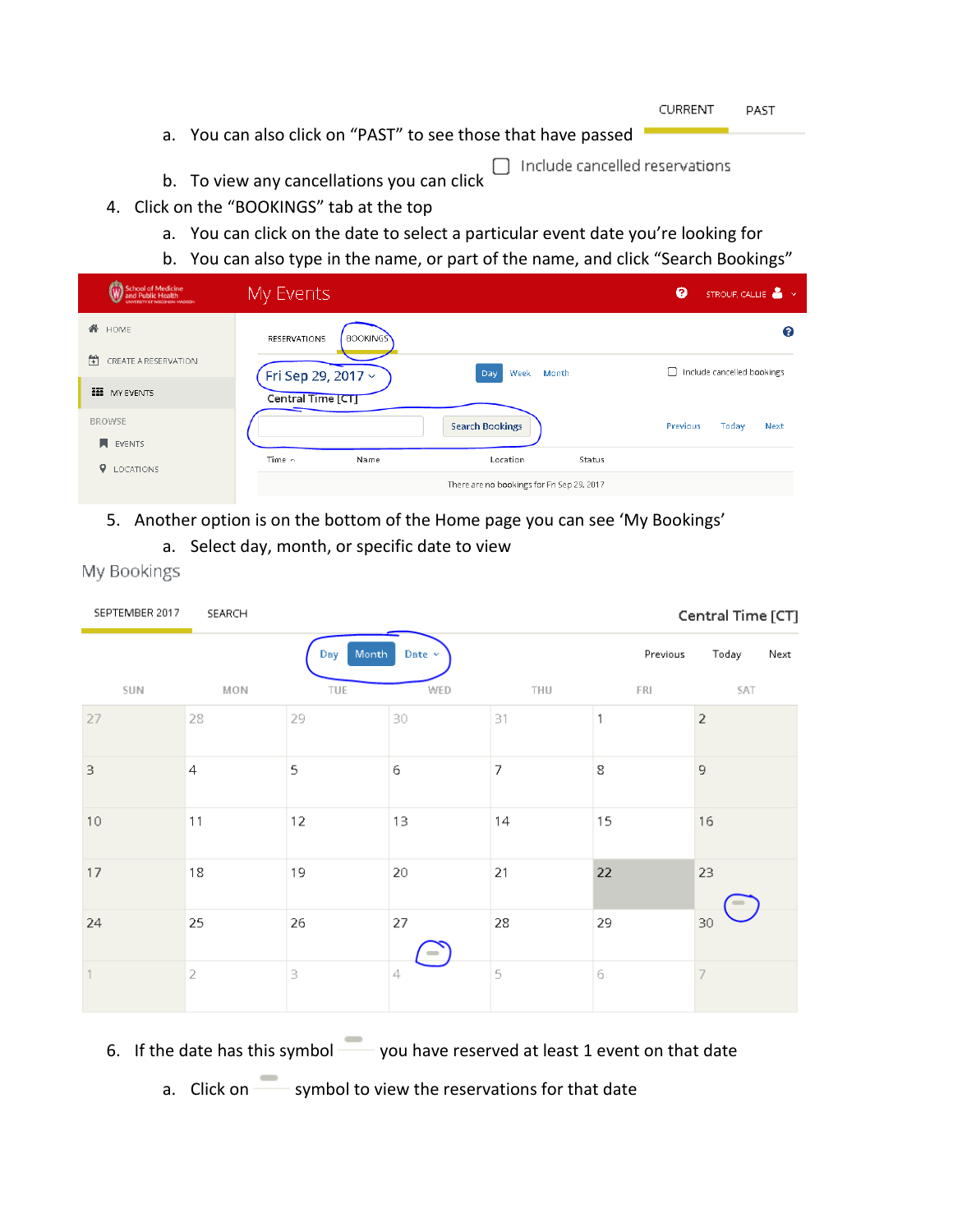### **How to Edit or Cancel a Request (tentative or confirmed)**

**HI** MY EVENTS

- 1. Click on "MY EVENTS"
- 
- 2. A list of all current reservations will come up. Click on the name of the event you wish to edit or cancel.
	- a. You can also view if a request has been confirmed, or if still tentative
		- i. \*You can edit, cancel, or add to any of these if tentative or confirmed.

| School of Medicine<br>and Public Health | My Events                              |                                                           |                                                     |       |       | ๏      | STROUF, CALLIE               |
|-----------------------------------------|----------------------------------------|-----------------------------------------------------------|-----------------------------------------------------|-------|-------|--------|------------------------------|
| <b>谷</b> HOME                           | <b>RESERVATIONS</b><br><b>BOOKINGS</b> |                                                           |                                                     |       |       |        | ℯ                            |
| 筒<br>CREATE A RESERVATION               |                                        |                                                           | <b>Search Reservations</b>                          |       |       |        | ndude cancelled reservations |
| <b>NY EVENTS</b>                        | <b>CURRENT</b><br>PAST                 |                                                           |                                                     |       |       |        |                              |
| <b>BROWSE</b>                           |                                        |                                                           |                                                     |       |       |        |                              |
| <b>N</b> EVENTS                         | Name                                   | First/Last Booki                                          | Location                                            | Group | Servi | ID     | Status                       |
| <b>V</b> LOCATIONS                      | test test test                         | Sat Sep 23, 2017/<br>Sat Sep 23, 2017                     | <b>Clinical Sciences</b><br>Center - Room           | SMP   |       | 179357 | Tentative                    |
| <b>營 PEOPLE</b>                         |                                        | (single booking)                                          | G5/114                                              |       |       |        |                              |
|                                         | test                                   | Wed Sep 27, 2017/<br>Wed Sep 27, 2017<br>(single booking) | <b>Clinical Sciences</b><br>Center - Room<br>D5/607 | SMP   |       | 179358 | Tentative                    |

- 3. To change the name or contact info for this event click on "Edit Reservation Details" Edit Reservation Details
	- a. Be sure to click

Save Reservation Details

# 4. To cancel the entire reservation click on "Cancel Reservation" **\*** Cancel Reservation

K My Events / test test test beginning Sep 23, 2017 (179357)

| RESERVATION DETAILS                     | ADDITIONAL INFORMATION |                |                                  |                                        |                                       | <b>Reservation Tasks</b>                            |                            |
|-----------------------------------------|------------------------|----------------|----------------------------------|----------------------------------------|---------------------------------------|-----------------------------------------------------|----------------------------|
| Edit Reservation Details                |                        |                |                                  |                                        | $\blacktriangle$                      | <b>Booking Tools</b><br><b>x</b> Cancel Reservation |                            |
| Event Name                              |                        | test test test |                                  |                                        |                                       |                                                     |                            |
| Event Type                              |                        |                | Conference/Meeting/Interview     |                                        |                                       | <b>Send Invitation</b><br>& Add to My Calendar      |                            |
| Group                                   |                        |                | SMPH - Classroom and AV Services |                                        |                                       |                                                     |                            |
| 1st Contact Name                        |                        | Callie Strouf  |                                  |                                        |                                       |                                                     |                            |
|                                         |                        |                |                                  |                                        |                                       |                                                     |                            |
| <b>Bookings</b>                         |                        |                |                                  |                                        |                                       |                                                     |                            |
| CURRENT<br>PAST                         |                        |                |                                  |                                        |                                       | П                                                   | Include cancelled bookings |
| Cancel Bookings<br><b>Booking Tools</b> |                        |                |                                  |                                        |                                       |                                                     | New Booking                |
| Date $\sim$                             | <b>Start Time</b>      | End Time       | Time Zone                        | Location                               | Attendance                            | Setup Type                                          | Status                     |
| Sat Sep 23, 2017                        | 4:00 AM                | 5:00 AM        | $\subset \top$                   | Clinical Sciences Center - Room G5/114 | $\frac{\Delta}{\mathbf{v}}$<br>$\,$ 5 | (none)                                              | Tentative<br>▾∣            |

5. If the event is a series/recurring reservation and you only want to cancel certain dates click on the

**O** next to the reservations you don't need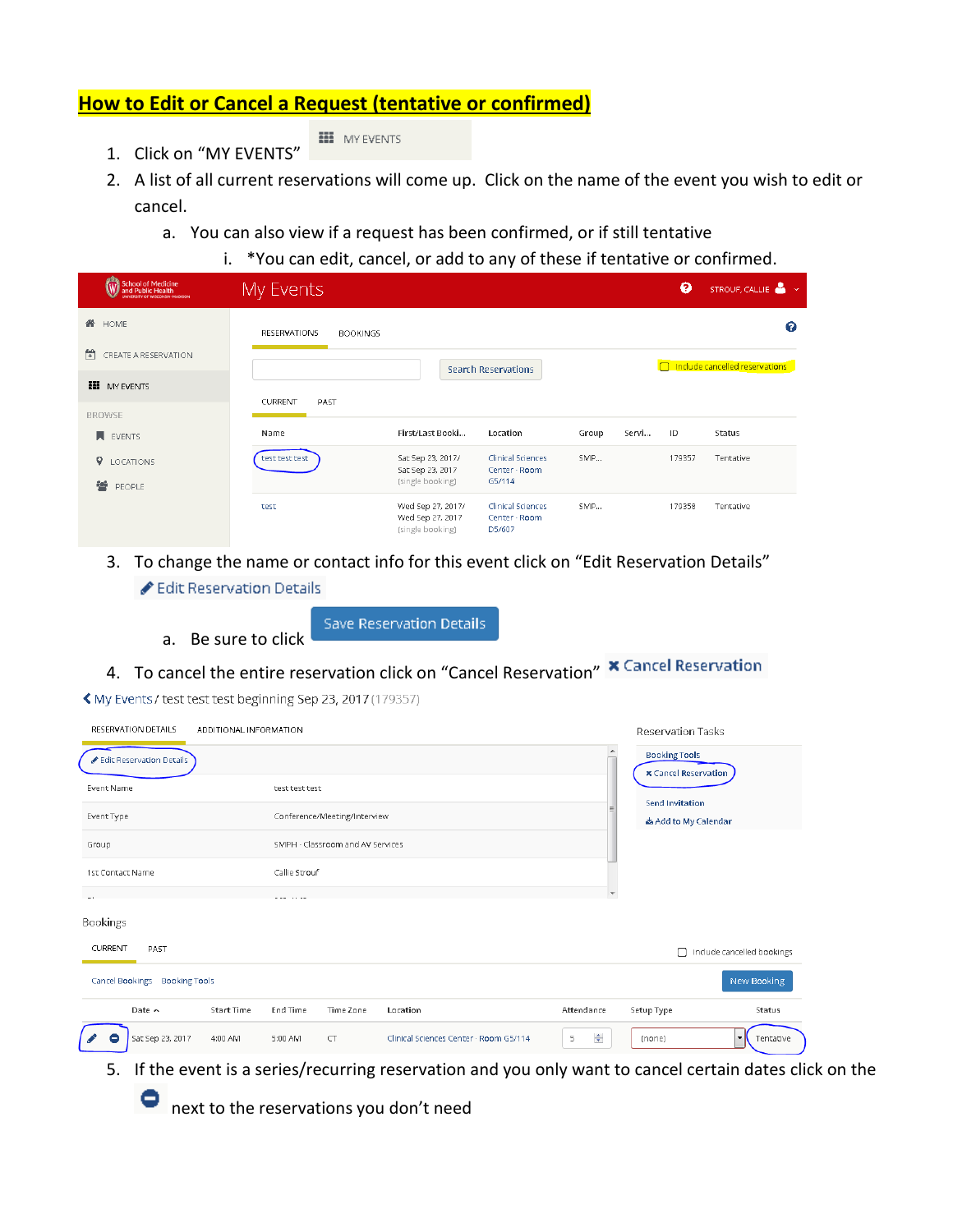- 6. If you need to edit the time, date, name, or room location click on the next to the specific date to edit
	- a. Be sure to click when done to save changes

7. Click on "New Booking" to add to a series/recurring reservation, or this is another

way to develop a series or group of reservations

a. This should also be used for 1 day events that have multiple rooms.

**Update Booking** 

New Booking

| <b>CURRENT</b> | PAST                                    |                   |          |           |                                             |                                     | П               | Include cancelled bookings            |
|----------------|-----------------------------------------|-------------------|----------|-----------|---------------------------------------------|-------------------------------------|-----------------|---------------------------------------|
|                | Cancel Bookings<br><b>Booking Tools</b> |                   |          |           |                                             |                                     |                 | New Booking                           |
|                | Date $\sim$                             | <b>Start Time</b> | End Time | Time Zone | Location                                    | Attendance                          | Setup Type      | Status                                |
| -              | Fri Sep 22, 2017                        | 8:00 PM           | 9:00 PM  | $\Box$    | Health Sciences Learning Center - Room 1202 | $\frac{\triangle}{\mathbf{v}}$<br>5 | Conference Room | Tentative<br>$\overline{\phantom{a}}$ |
| -              | Sat Sep 23, 2017                        | 8:00 PM           | 9:00 PM  | $\subset$ | Health Sciences Learning Center - Room 1202 | 츷<br>5                              | Conference Room | Tentative<br>$\blacktriangledown$     |
| Ξ              | Sun Sep 24, 2017                        | 8:00 PM           | 9:00 PM  | $\subset$ | Health Sciences Learning Center - Room 1202 | ÷<br>5                              | Conference Room | Tentative<br>$\overline{\phantom{a}}$ |
| 8              | Mon Sep 25, 2017                        | 8:00 PM           | 9:00 PM  | $\subset$ | Health Sciences Learning Center - Room 1202 | $\div$<br>5                         | Conference Room | Tentative<br>$\cdot$                  |

### **How to Search for Space or Events without making a Reservation**

1. If you are searching for the availability of a certain room/building on a certain date click

**9** LOCATIONS "LOCATION" to search via location:

- a. Click on "Add/Remove Locations" to select only the building you want to look at
- b. If you need to, click on "Add Filter" to select a specific room, capacity, floor, feature, etc.

| Date      | 雦<br>Fri 09/22/2017                                            | Time Zone | Central Time      | ▼ |
|-----------|----------------------------------------------------------------|-----------|-------------------|---|
| Locations | Health Sciences Learning Center<br><b>Add/Remove Locations</b> |           | <b>Add Filter</b> |   |

- 2. Whatever is grayed out in the grid is already reserved by a group.
- **EVENTS** 3. To search via events click on "EVENTS"